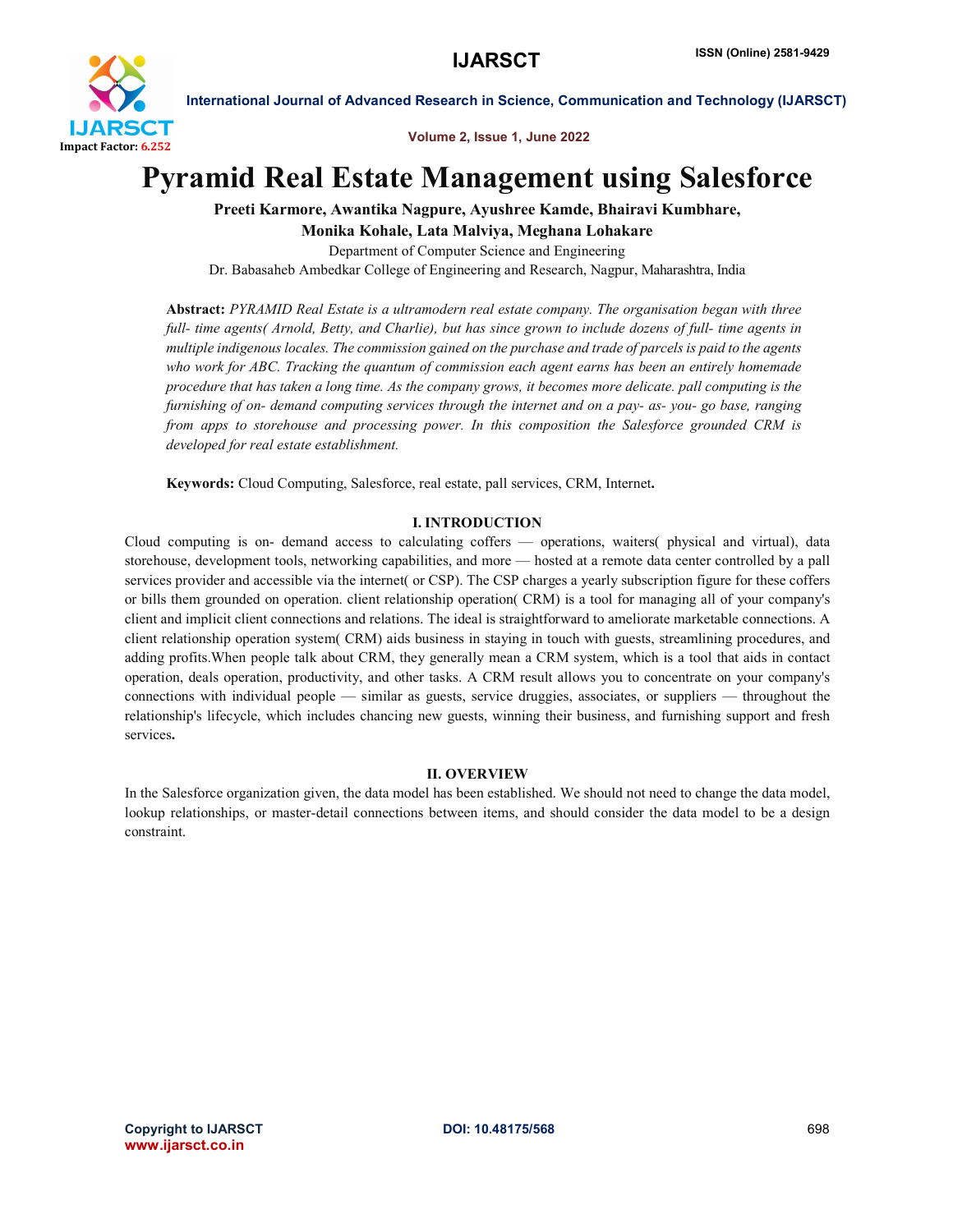

#### Volume 2, Issue 1, June 2022

| Lookup(User)<br>Created By<br>Last Modified By<br>Lookup (User)<br>Last Modified By<br>Lookup/Usar!<br>Owner<br>Lookup(User+1)<br>Sales Manager<br>Lookup/User)<br>Lookup/User!<br>Regional Manager<br>Sales Office Name<br>Text/80t<br>Text(80)<br>Sales Region Name<br>Sales Region<br>Mester-Detail: Sales Region/<br>Total Year To Date Sales<br>Roll-Up Summary (SUM Sales Office)<br><b>Year to Date Sales</b><br>Currency(16, 2)<br>츊.<br>Contact<br>۰ ت<br>Ernail Opt Out<br>Checkbox<br>Property<br>Fax<br>Fax<br>Agent<br>Lookup(Confact)<br>Checkbox<br>Fax Opt Out<br>Agent Commission Amount<br>Home Phone<br>Phone<br>Currancy(16, 2)<br>Text/1001<br>Languages<br>Agent Commission Percentage<br>Percent(16, 2)<br>Last Modified By<br>Lookup/Lisar)<br>Created By<br>Lookup/User)<br>Last Stay-in-Touch Request Date<br>Date/Time<br>Last Modified By<br>Lookup(User)<br>Last Stay-in-Touch Save Date<br>Listing Price<br>Currancy(16, 2)<br>Date/Time<br>Owner<br>Lookup/Lisar+1<br>Lead Source<br>Picklist<br>Teld(255)<br>Property City<br>Picklist<br>Level<br>Text(255)<br>Property Country<br>Address<br>Mailing Address<br>Text(80)<br>Property Name<br>Phone<br>Mobile<br>Teid(255)<br>Property Postal Code<br>Name<br><b>Atama</b><br>Property State/Province<br>Text(255)<br>Other Address<br>Address<br>Text/255)<br>Property Street<br>Other Phone<br>Phone<br>Date<br>Sale Date<br>Phone<br>Phone<br>Lookup/Sales Office)<br>Sales Office<br>Lookup/Contact)<br>Reports To<br>Sales Price<br>Currancy(16, 2)<br>Sales Office<br>Lookup/Sales Office)<br>Picklai<br>Status<br>Title<br>Text(128) | Created By                     | Lookun/User! |  |
|------------------------------------------------------------------------------------------------------------------------------------------------------------------------------------------------------------------------------------------------------------------------------------------------------------------------------------------------------------------------------------------------------------------------------------------------------------------------------------------------------------------------------------------------------------------------------------------------------------------------------------------------------------------------------------------------------------------------------------------------------------------------------------------------------------------------------------------------------------------------------------------------------------------------------------------------------------------------------------------------------------------------------------------------------------------------------------------------------------------------------------------------------------------------------------------------------------------------------------------------------------------------------------------------------------------------------------------------------------------------------------------------------------------------------------------------------------------------------------------------------------------------------------------------------------------------------------------------------------------------------|--------------------------------|--------------|--|
|                                                                                                                                                                                                                                                                                                                                                                                                                                                                                                                                                                                                                                                                                                                                                                                                                                                                                                                                                                                                                                                                                                                                                                                                                                                                                                                                                                                                                                                                                                                                                                                                                              |                                |              |  |
|                                                                                                                                                                                                                                                                                                                                                                                                                                                                                                                                                                                                                                                                                                                                                                                                                                                                                                                                                                                                                                                                                                                                                                                                                                                                                                                                                                                                                                                                                                                                                                                                                              |                                |              |  |
|                                                                                                                                                                                                                                                                                                                                                                                                                                                                                                                                                                                                                                                                                                                                                                                                                                                                                                                                                                                                                                                                                                                                                                                                                                                                                                                                                                                                                                                                                                                                                                                                                              |                                |              |  |
|                                                                                                                                                                                                                                                                                                                                                                                                                                                                                                                                                                                                                                                                                                                                                                                                                                                                                                                                                                                                                                                                                                                                                                                                                                                                                                                                                                                                                                                                                                                                                                                                                              |                                |              |  |
|                                                                                                                                                                                                                                                                                                                                                                                                                                                                                                                                                                                                                                                                                                                                                                                                                                                                                                                                                                                                                                                                                                                                                                                                                                                                                                                                                                                                                                                                                                                                                                                                                              |                                |              |  |
|                                                                                                                                                                                                                                                                                                                                                                                                                                                                                                                                                                                                                                                                                                                                                                                                                                                                                                                                                                                                                                                                                                                                                                                                                                                                                                                                                                                                                                                                                                                                                                                                                              |                                |              |  |
|                                                                                                                                                                                                                                                                                                                                                                                                                                                                                                                                                                                                                                                                                                                                                                                                                                                                                                                                                                                                                                                                                                                                                                                                                                                                                                                                                                                                                                                                                                                                                                                                                              |                                |              |  |
|                                                                                                                                                                                                                                                                                                                                                                                                                                                                                                                                                                                                                                                                                                                                                                                                                                                                                                                                                                                                                                                                                                                                                                                                                                                                                                                                                                                                                                                                                                                                                                                                                              |                                |              |  |
|                                                                                                                                                                                                                                                                                                                                                                                                                                                                                                                                                                                                                                                                                                                                                                                                                                                                                                                                                                                                                                                                                                                                                                                                                                                                                                                                                                                                                                                                                                                                                                                                                              |                                |              |  |
|                                                                                                                                                                                                                                                                                                                                                                                                                                                                                                                                                                                                                                                                                                                                                                                                                                                                                                                                                                                                                                                                                                                                                                                                                                                                                                                                                                                                                                                                                                                                                                                                                              |                                |              |  |
|                                                                                                                                                                                                                                                                                                                                                                                                                                                                                                                                                                                                                                                                                                                                                                                                                                                                                                                                                                                                                                                                                                                                                                                                                                                                                                                                                                                                                                                                                                                                                                                                                              |                                |              |  |
|                                                                                                                                                                                                                                                                                                                                                                                                                                                                                                                                                                                                                                                                                                                                                                                                                                                                                                                                                                                                                                                                                                                                                                                                                                                                                                                                                                                                                                                                                                                                                                                                                              |                                |              |  |
|                                                                                                                                                                                                                                                                                                                                                                                                                                                                                                                                                                                                                                                                                                                                                                                                                                                                                                                                                                                                                                                                                                                                                                                                                                                                                                                                                                                                                                                                                                                                                                                                                              |                                |              |  |
|                                                                                                                                                                                                                                                                                                                                                                                                                                                                                                                                                                                                                                                                                                                                                                                                                                                                                                                                                                                                                                                                                                                                                                                                                                                                                                                                                                                                                                                                                                                                                                                                                              |                                |              |  |
|                                                                                                                                                                                                                                                                                                                                                                                                                                                                                                                                                                                                                                                                                                                                                                                                                                                                                                                                                                                                                                                                                                                                                                                                                                                                                                                                                                                                                                                                                                                                                                                                                              |                                |              |  |
|                                                                                                                                                                                                                                                                                                                                                                                                                                                                                                                                                                                                                                                                                                                                                                                                                                                                                                                                                                                                                                                                                                                                                                                                                                                                                                                                                                                                                                                                                                                                                                                                                              |                                |              |  |
|                                                                                                                                                                                                                                                                                                                                                                                                                                                                                                                                                                                                                                                                                                                                                                                                                                                                                                                                                                                                                                                                                                                                                                                                                                                                                                                                                                                                                                                                                                                                                                                                                              |                                |              |  |
|                                                                                                                                                                                                                                                                                                                                                                                                                                                                                                                                                                                                                                                                                                                                                                                                                                                                                                                                                                                                                                                                                                                                                                                                                                                                                                                                                                                                                                                                                                                                                                                                                              |                                |              |  |
|                                                                                                                                                                                                                                                                                                                                                                                                                                                                                                                                                                                                                                                                                                                                                                                                                                                                                                                                                                                                                                                                                                                                                                                                                                                                                                                                                                                                                                                                                                                                                                                                                              |                                |              |  |
|                                                                                                                                                                                                                                                                                                                                                                                                                                                                                                                                                                                                                                                                                                                                                                                                                                                                                                                                                                                                                                                                                                                                                                                                                                                                                                                                                                                                                                                                                                                                                                                                                              |                                |              |  |
|                                                                                                                                                                                                                                                                                                                                                                                                                                                                                                                                                                                                                                                                                                                                                                                                                                                                                                                                                                                                                                                                                                                                                                                                                                                                                                                                                                                                                                                                                                                                                                                                                              |                                |              |  |
|                                                                                                                                                                                                                                                                                                                                                                                                                                                                                                                                                                                                                                                                                                                                                                                                                                                                                                                                                                                                                                                                                                                                                                                                                                                                                                                                                                                                                                                                                                                                                                                                                              |                                |              |  |
|                                                                                                                                                                                                                                                                                                                                                                                                                                                                                                                                                                                                                                                                                                                                                                                                                                                                                                                                                                                                                                                                                                                                                                                                                                                                                                                                                                                                                                                                                                                                                                                                                              |                                |              |  |
|                                                                                                                                                                                                                                                                                                                                                                                                                                                                                                                                                                                                                                                                                                                                                                                                                                                                                                                                                                                                                                                                                                                                                                                                                                                                                                                                                                                                                                                                                                                                                                                                                              |                                |              |  |
|                                                                                                                                                                                                                                                                                                                                                                                                                                                                                                                                                                                                                                                                                                                                                                                                                                                                                                                                                                                                                                                                                                                                                                                                                                                                                                                                                                                                                                                                                                                                                                                                                              |                                |              |  |
|                                                                                                                                                                                                                                                                                                                                                                                                                                                                                                                                                                                                                                                                                                                                                                                                                                                                                                                                                                                                                                                                                                                                                                                                                                                                                                                                                                                                                                                                                                                                                                                                                              |                                |              |  |
|                                                                                                                                                                                                                                                                                                                                                                                                                                                                                                                                                                                                                                                                                                                                                                                                                                                                                                                                                                                                                                                                                                                                                                                                                                                                                                                                                                                                                                                                                                                                                                                                                              |                                |              |  |
| Currency(15, 2)                                                                                                                                                                                                                                                                                                                                                                                                                                                                                                                                                                                                                                                                                                                                                                                                                                                                                                                                                                                                                                                                                                                                                                                                                                                                                                                                                                                                                                                                                                                                                                                                              | Year to Date Total Commissions |              |  |

#### II. PROPOSED ARCHITECTURE

Figure 3.1: Detailed ER Diagram

The Entity Relationship Diagram (ERD) (Figure 3.1) for the application in development is shown below. The ERD represents all of the objects that play a key part in the application requirements and are required to comprehend them.

#### IV. PROPOSED WORK

#### 4.1 Data Requirements

#### User:

All Agents are currently Salesforce users. ABC will develop a Salesforce Community in the future. Agents will be migrated away from being full Salesforce Users once this happens. An Agent will have a Contact record as well as a User record for this project. All DML should be done on the Contact record of the Agent.

#### Contact: Public Read/Write Sharing Model

The Real Estate Agents who work for ABC are represented by Contacts. Multiple Record Types will be added in the future, as well as a Salesforce Community Cloud. However, this is not part of the current project's scope.

#### Key Fields:

- Agent User: Salesforce User record for this agent. Lookup field (User).
- Account: The Salesforce account (e.g., "ABC Real Estate") to which the Contact is associated
- Sales Office: Sales Office where this agent works. Lookup field (Sales Office).
- Year to Date Total Commissions: The total amount of commissions earned by this Agent during the current year. Currency field
- Year to Date Total Sales: The total amount of sales closed by the Agent during the current year. Currency field

Copyright to IJARSCT **DOI: 10.48175/568** 699 www.ijarsct.co.in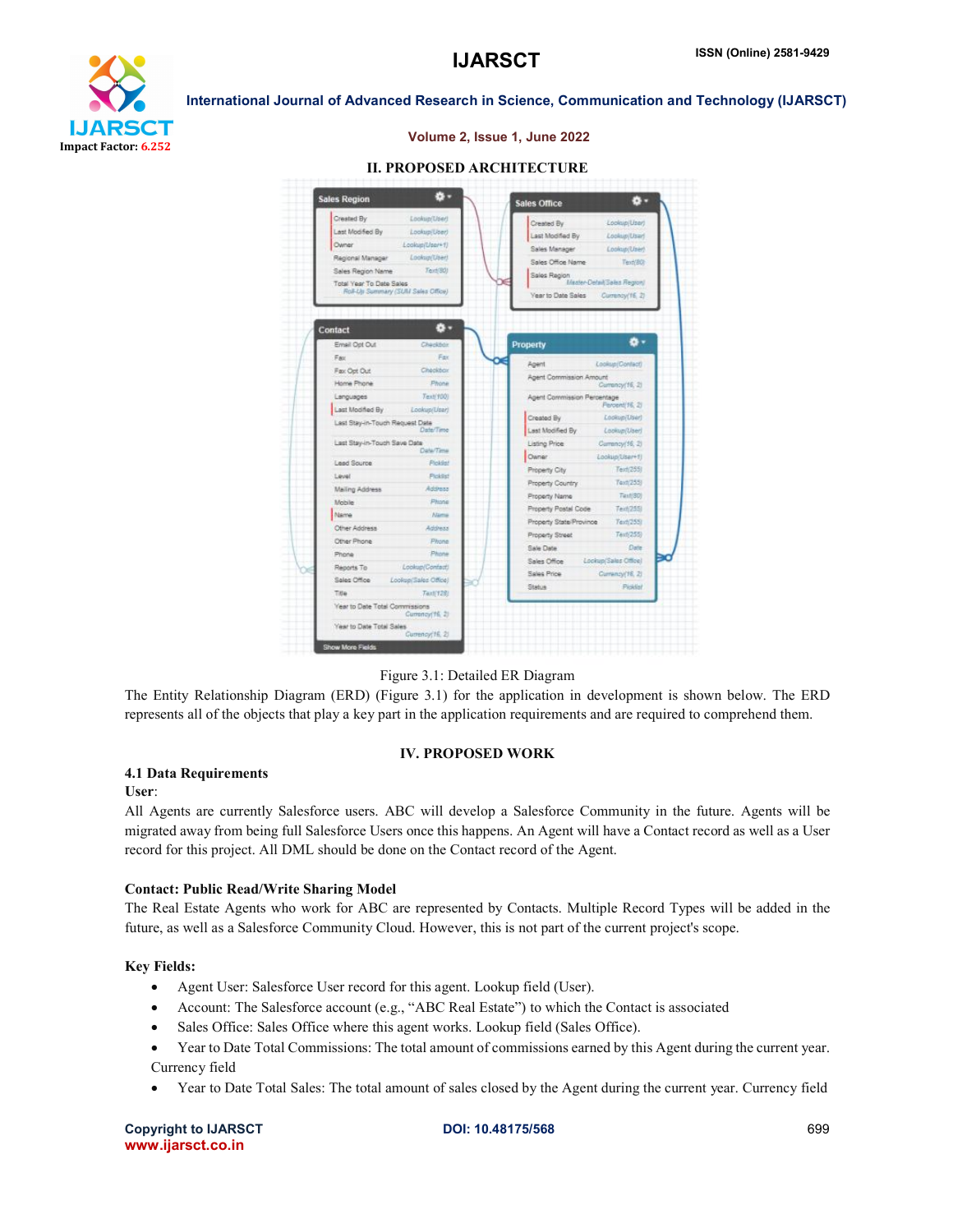

# Volume 2, Issue 1, June 2022

 Default Commission Split: The default commission percentage earned by the Agent each time a Property is closed. Default value is 40%. Percentage field.

# **Properties**

The term "property" refers to the actual real estate being bought and sold. Each property is allocated to an agent and a sales office that keeps track of it. Only commissions made on property sales will be the focus of this initiative. The complexities of sharing commissions when buying houses will be addressed in a future effort.

# Key Field

- Agent: Agent who handles this Property. Lookup field (Contact).
- Agent Commission Amount: Holds the amount of commission to be paid to the agent. NOTE: This cannot be a formula, since the flat commission rate (currently 3%) can change, and would therefore affect previously closed Properties. Currency field.

 Agent Commission Percentage: The percentage of the total commission received by the agent. When an agent first claims a property, this should equal the percentage in the Default Commission Split on the agent's Contact record. Percentage field

- Sale Date: The date the property was closed. Date field
- Sales Price: The actual sales price of the property. Currency field
- Sales Office: Sales Office that handles this Property. Lookup field (Sales Office c).
- Status: The status of the Property. Picklist field.

Sales Office (Sales\_Office\_\_c): Controlled by Parent Key Fields:

- Year to Date Sales: The total amount of sales by agents assigned to this sales office during the current year.
- Currency field. Sales Region: Sales Region to which this office is assigned. The sales office is a child record in a Master/Detail relationship to Sales Region. Master/Detail field (Sales\_Region\_\_c).

Sales Region (Sales Region c): Public Read/Write Sharing Model

These are organizational units run by a Regional Manager. Each region will have one or more local Sales Offices.

# Key Fields:

Regional Manager: Salesforce User who runs an office. Lookup field (User)

# Access and Permissions Overview:

This section of the document outlines the application's access and permissions for our reference. Where relevant, the Salesforce organization's organization-wide defaults (OWD), role hierarchy, and field-level security settings have previously been adjusted to enable the application's visibility requirements. For this application, we should not need to change their OWD, role hierarchy, or field-level security.

The application caters to two distinct user groups:

- Agents: They are Real Estate Agents who assist clients in the purchase and sale of real estate. A percentage of the commission collected on properties is paid to them. The sales office keeps the remainder of the commission.
- Sales Managers: Employees of ABC who supervise a sales territory are known as sales managers. They go over all of the closed properties and approve the commission split in the end.

# Profile:

In the Salesforce organization given, profiles have been configured with the required visibility and CRUD (create, read, update, delete) settings.

Wes should not need to make any changes to their profiles unless they need to add or remove Visual force Page and/or Apex Class access.

Copyright to IJARSCT **DOI: 10.48175/568 Copyright to IJARSCT** 700 www.ijarsct.co.in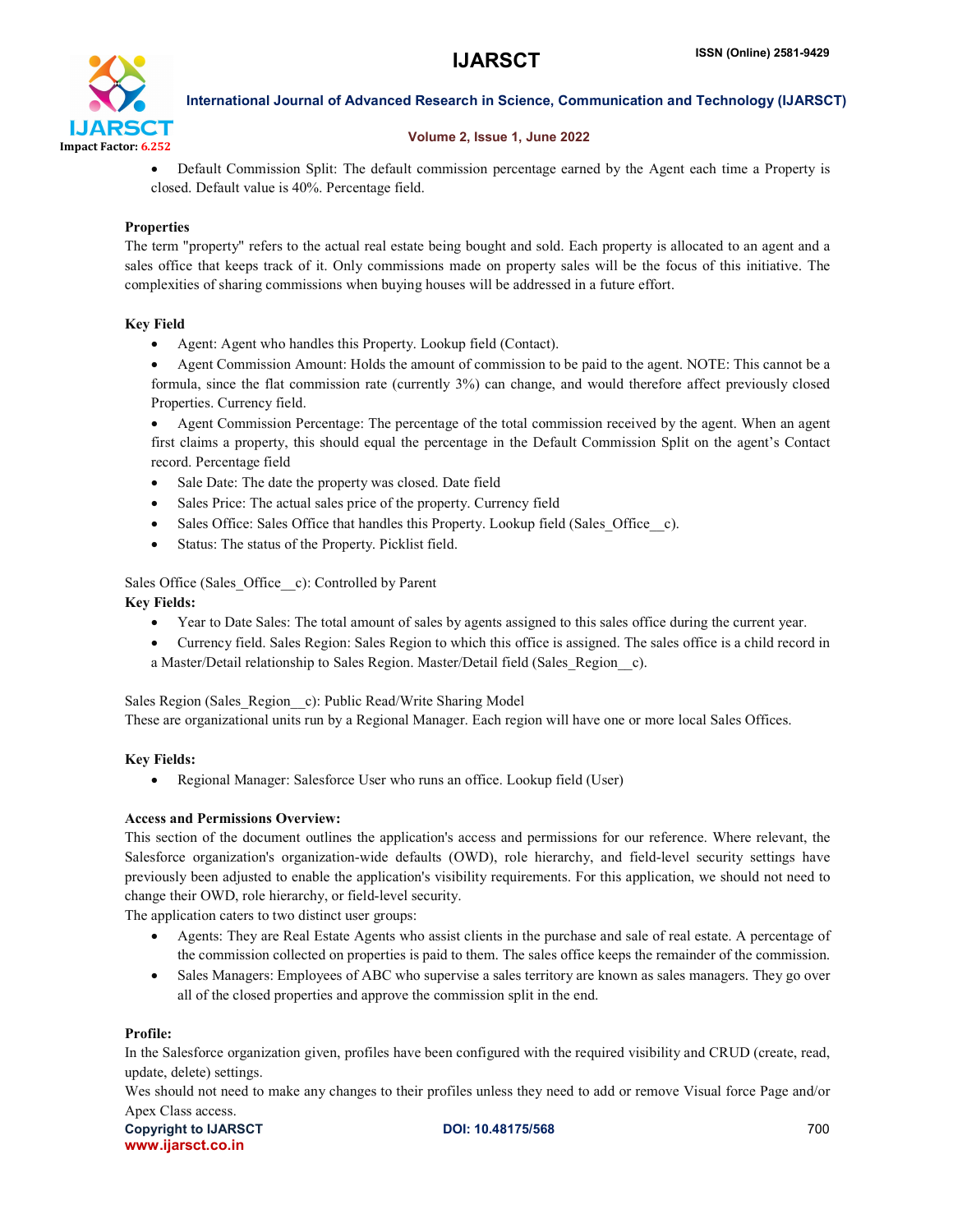

#### Volume 2, Issue 1, June 2022

### Logic Requirements:

This section of the document details the automation that we are required to implement programmatically.

#### Claiming and Closing Properties

Any new, unassigned property listed with a sales office may be claimed by an agent. However, an agent can have only 5 open properties at any time (defined as Property  $c$ . Status  $c =$  "Working" saved in the database).

When a property is claimed Property\_c, Agent Commission Percentage c should be updated with the default amount from the agent's Contact record (Contact. Default\_Commission\_Split\_\_c).

When Property c, Status c is set to "Closed Pending Approval" Property c.

Sales Price c should be added to Contact. Year To Date Total Sales c for the Agent's Contact record. Property c, Sales Price c should also be added to Sales Office c, Year To Date Sales c of the property's sales office.

To determine whether a property should be included in the current year totals ABC uses Property c, Sale Date c. Ideally, roll-up summary fields would be used to calculate totals. However, Properties are often created without an Agent or Sales Office assigned, so therefore cannot exist in a Master/Detail relationship.

DO NOT change any fields to Master/Detail.

#### Approving Commissions

After an agent has sold the property and marked Property c, Status c as "Closed Pending Approval," a sales manager must review the property, optionally increase the commission percentage, and approve the commission split for the agent. A property is considered approved when Property c, Status c is changed to "Closed Approved." When approved, Property c, Agent Commission Amount c should be computed.

Then Property c, Agent Commission Amount c should then be added to Contact.

Year to Date Total Commissions c on the agent's Contact record.

NOTE: PYRAMID currently charges their clients a flat 3% agency commission for all properties sold, but this percentage may change in the future. The amount of commission earned by an agent would be the product of multiplying Property—c. Sales\_Price\_c by the agency commission rate  $(3\%)$ , and then multiplying that by Property\_c, Agent Commission Percentage c.

# Example:

- Sales Price: \$100,000
- Agency Commission: 3%
- Agent Commission Split:  $40\%$
- This would yield \$1,200 in commission for the Agent (100000  $*$  .03  $*$  .40).

#### When to Update

Automated update logic requirements must handle all data changes made by PYRAMID Employees using the Claim Properties and Approve Commission screens.

In addition, there are times when a property must be updated outside of these screens due to travel schedules of sales managers and agents. When these happen, an PYRAMID System administrator must be able to make bulk changes via a data loading tool. Updates can include closing properties for agents, overriding commission splits, and approving properties. Occasionally, an administrator will need to delete and undelete properties. We are expected to handle these cases in their automated update logic.

In all cases, automated update logic must occur in real time. If any errors occur while performing automated update logic, then we are expected to handle them so that data integrity is preserved.

#### Claiming and Closing Properties

ABC would like Agents to have the ability to quickly claim multiple Properties. They need a screen that will allow them access to all open properties for their assigned sales office. They should be able to select multiple properties at a time and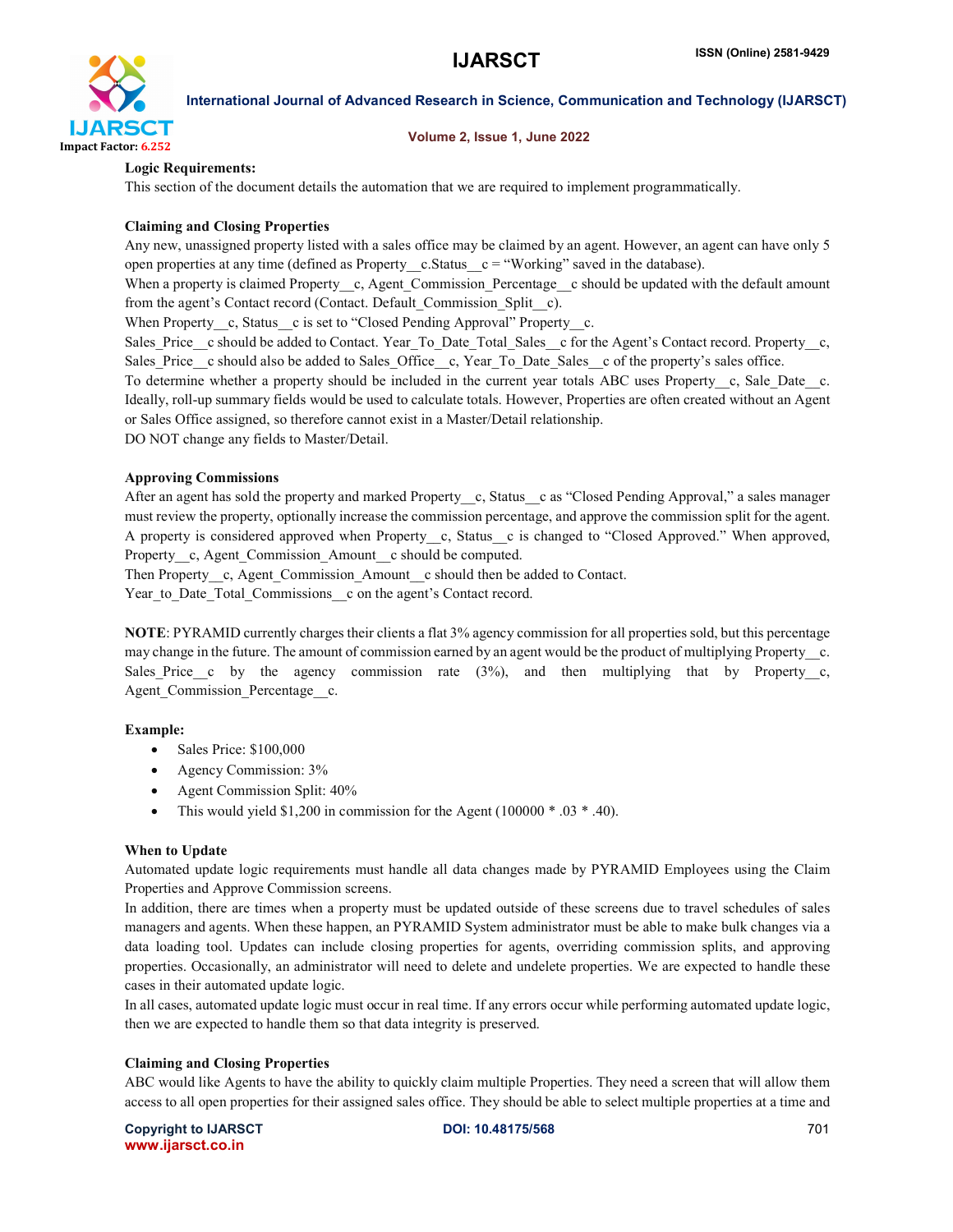

#### Volume 2, Issue 1, June 2022

mark those selected as being "claimed." They should also be able to cancel out of the page. To prevent hoarding of properties, agents are not allowed to have more than 5 properties with a status of "Working" at any time.

Due to the competitive nature of the agency, it is possible for another agent to claim a property while the current agent is working. If a property was claimed by another agent between the time the page was rendered and the selected properties claimed, the property should not be saved. An error message should be displayed if a property was claimed by someone else.

#### Approving Commissions

ABC would like Sales Managers to have the ability to quickly approve multiple commissions. Sales managers need a screen that will allow them access to all open properties for their assigned sales region. They should be able to select multiple properties at a time, and mark all selected as being "approved."

Sales managers should be able to increase the commission split for selected properties from this screen (the commission may be increased as a performance incentive, to reward agents for repeat customers). Managers should also be able to cancel out of the page. Agents should not be allowed to approve commissions via this screen.

|                                                                                                | <b>V. RESULTS</b>                                       |                                                                                                                                         |                                                                    |
|------------------------------------------------------------------------------------------------|---------------------------------------------------------|-----------------------------------------------------------------------------------------------------------------------------------------|--------------------------------------------------------------------|
| Sales Office: SA-0015 ~ Salesforce $\times$ +                                                  |                                                         |                                                                                                                                         | 图<br>X<br>$\vee$                                                   |
| $\mathbf C$<br>ashqol-dev-ed.my.salesforce.com/a012w00000sAN4c<br>$\Omega$<br>្ព<br>◁          |                                                         |                                                                                                                                         | $\Box$                                                             |
| G Google M Gmail C YouTube Q Maps P Classes M RGCER LMS: Log in @ WhatsApp C Imported from Chr |                                                         |                                                                                                                                         | Other bookmarks                                                    |
| salesforce<br>Search                                                                           | Search                                                  | <b>43</b> Switch to Lightning Experience<br>Pallay Srivastava +                                                                         | <b>ABC Real Estate</b><br>Help<br>Setup                            |
| <b>Sales Regions</b><br><b>Contacts</b><br>Sales Offices<br>Home<br><b>Accounts</b>            | <b>Properties</b><br>$+$                                |                                                                                                                                         |                                                                    |
| SA-0015<br><b>Recent Items</b><br>SA-0015<br>Pallay Srivastava<br><b>Sales Office Detail</b>   | Delete<br>Edit                                          | Open Activities [0]   Activity History [0]   Notes & Attachments [0]   Contacts [1]   Propertys [1]<br><b>Claim Properties</b><br>Clone | Customize Page   Edit Layout   Printable View   Help for this Page |
| $S_R$ -0008<br><b>Sales Region</b><br>SR-0012                                                  | SR-0011                                                 | Sales Manager                                                                                                                           | Pallay Srivastava<br>1                                             |
| Sales Office<br>SR-0007<br>Sales Office Name                                                   | SA-0015<br>Kothrud Office                               | Year to Date Sales                                                                                                                      |                                                                    |
| $P-0023$<br><b>Created By</b><br>$P-0036$<br>$P-0029$                                          | Pallav Srivastava, 4/21/2022, 3:02 AM<br>Delete<br>Edit | Last Modified By<br><b>Claim Properties</b><br>Clone                                                                                    | Pallay Srivastava, 4/27/2022, 1:55 AM                              |
| & george<br><b>Open Activities</b><br>$\epsilon$ lourein B.                                    | New Task New Event                                      |                                                                                                                                         | Open Activities Help (?)                                           |
| No records to display                                                                          |                                                         |                                                                                                                                         |                                                                    |
| Recycle Bin<br><b>Activity History</b>                                                         |                                                         | Log a Call Mail Merge Send an Email                                                                                                     | Activity History Help (?)                                          |
| No records to display                                                                          |                                                         |                                                                                                                                         |                                                                    |
| <b>Notes &amp; Attachments</b>                                                                 | New Note Attach File                                    |                                                                                                                                         | Notes & Attachments Help (?)                                       |
| $\Omega$<br>Type here to search                                                                | Ξi<br>$\circ$<br>m                                      |                                                                                                                                         | 4:15 PM<br>$\wedge$ 2<br><b>DE CO</b> ENG<br>27-Apr-22             |

Figure 4.1

As shown in Figure 4.1, the we must create a custom button on the Sales Office Page called "Claim Properties." This will launch the custom User Interface to claim properties by the agent.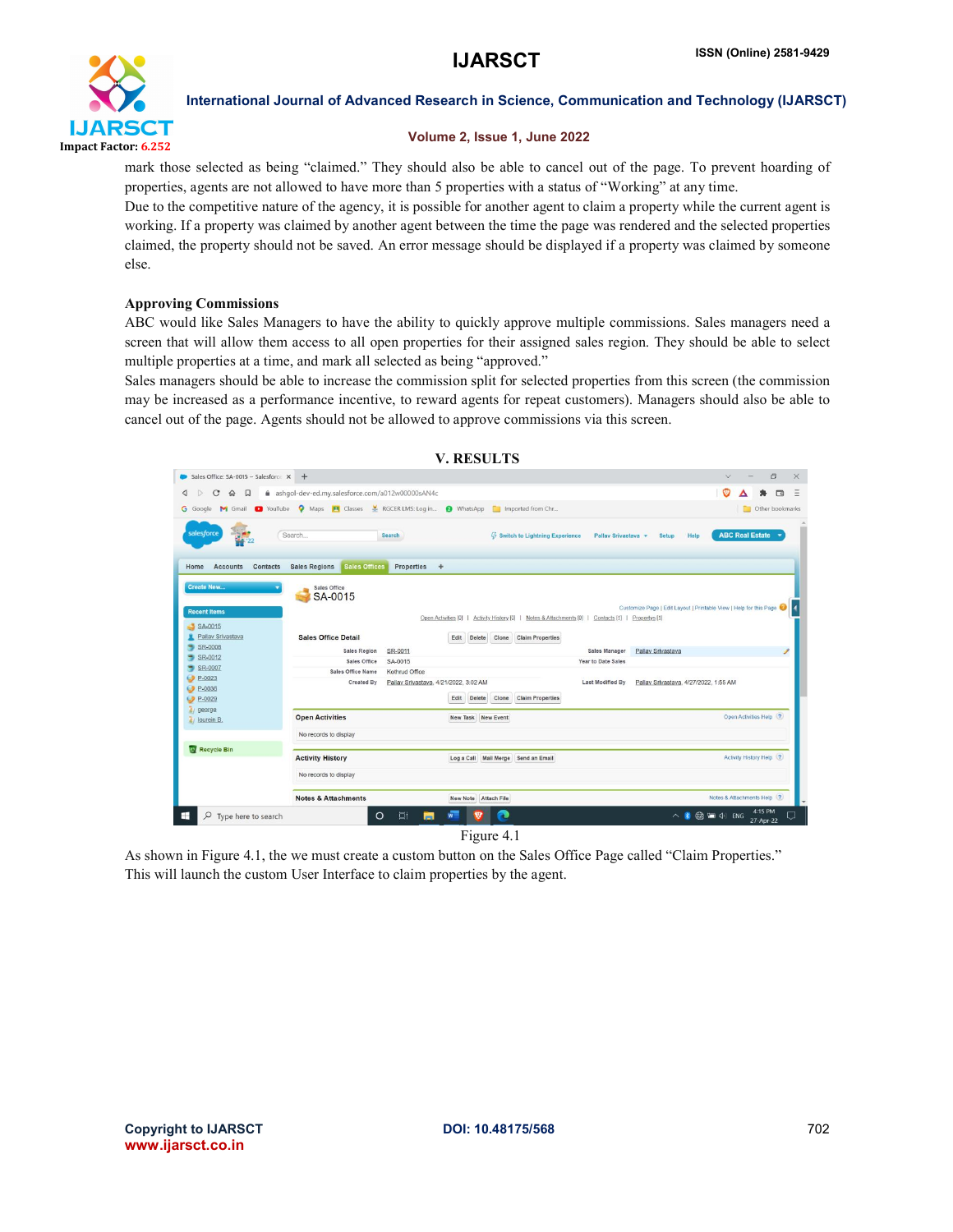

#### Volume 2, Issue 1, June 2022

| G Google<br><b>M</b> Gmail                 | <b>D</b> YouTube                |                                           | A Maps <b>E</b> Classes <b>X</b> RGCER LMS: Log in<br><b>O</b> WhatsApp <b>C</b> Imported from Chr |                                                                |               | <b>D</b> Other bookmarks       |  |
|--------------------------------------------|---------------------------------|-------------------------------------------|----------------------------------------------------------------------------------------------------|----------------------------------------------------------------|---------------|--------------------------------|--|
|                                            |                                 |                                           |                                                                                                    |                                                                |               |                                |  |
| salesforce                                 |                                 |                                           |                                                                                                    |                                                                |               |                                |  |
|                                            | Search                          | <b>Search</b>                             |                                                                                                    | <b>§</b> Switch to Lightning Experience<br>Pallav Srivastava * | Setup         | <b>ABC Real Estate</b><br>Help |  |
|                                            |                                 |                                           |                                                                                                    |                                                                |               |                                |  |
| Home<br><b>Accounts</b><br><b>Contacts</b> | <b>Sales Regions</b>            | <b>Sales Offices</b><br><b>Properties</b> | ۰                                                                                                  |                                                                |               |                                |  |
|                                            |                                 |                                           |                                                                                                    |                                                                |               |                                |  |
| <b>Create New</b>                          | Sales Office                    |                                           |                                                                                                    |                                                                |               |                                |  |
|                                            |                                 | <b>Claim Properties</b>                   |                                                                                                    |                                                                |               |                                |  |
|                                            |                                 |                                           |                                                                                                    |                                                                |               |                                |  |
| <b>Recent Items</b>                        |                                 | Number of Property Claimed:8              |                                                                                                    |                                                                |               |                                |  |
| SA-0015                                    | Year to Date Total Sales:       |                                           |                                                                                                    |                                                                |               |                                |  |
|                                            |                                 | Year to Date Total Commissions:           |                                                                                                    |                                                                |               |                                |  |
| Pallav Srivastava                          |                                 |                                           |                                                                                                    |                                                                |               |                                |  |
| SR-0008                                    |                                 |                                           |                                                                                                    |                                                                |               |                                |  |
|                                            |                                 |                                           |                                                                                                    |                                                                |               |                                |  |
| SR-0012                                    |                                 | <b>All Properties Information</b>         | Claim Properties Claim and Continue                                                                | Cancel                                                         |               |                                |  |
| SR-0007<br>P-0023                          | <b>Select</b>                   | <b>Property Name</b>                      | <b>Property City</b>                                                                               | <b>Listing Price</b>                                           | <b>Status</b> | Agent                          |  |
| P-0036                                     | 0                               | 1bhk                                      | Nagpur                                                                                             | \$1,000,000.00                                                 | Open          | george                         |  |
| $P-0029$                                   | □                               | 3bhk                                      | Nagpur                                                                                             | \$4,300,000.00                                                 | Open          | Joseph                         |  |
| george<br>lourein B.                       | Ω                               | 2BHK                                      | Nagpur                                                                                             | \$10,000,000.00                                                | Open          | sam Agent                      |  |
|                                            | Ω                               | 2BHK                                      | Nagpur                                                                                             | \$11,500,000,00                                                | Open          | lourein B.                     |  |
|                                            | □                               | MAnish nager1                             | Nagpur                                                                                             | \$1,000,000.00                                                 | Open          | sam Agent                      |  |
| Recycle Bin                                | <b>Total Property Selected:</b> |                                           |                                                                                                    |                                                                |               |                                |  |
|                                            |                                 |                                           |                                                                                                    | First Previous Page 1 of 1 Next Last                           |               |                                |  |

Figure 4.2

As shown in Figure 4.2, when the page first loads, all Open properties should be displayed for the agent's sales office.

- 1. The name of the Sales Office should be displayed.
- 2. Only properties with a status of "Open" that are assigned to the agent's sales office and NOT claimed by an agent should be displayed.
- 3. Properties are sorted by Property Street.
- 4. The Properties should appear 5 rows at a time, and should display the current page number, the total number of pages, and provide links to the first, last, next, and previous pages. Pagination buttons/links should only appear if relevant (ex: "First" and "Previous" links should be omitted or disabled from the first page of results).
- 5. Contact, Year\_to\_Date\_Total\_Sales\_\_c and Contact.
- 6. Year to Date Total Commissions c should be displayed.

| $\mathcal{C}$<br>D.<br>$\Omega$<br>口                                                                                  |                                           |                                                                                                                                                |                                                                                              | ashqol-dev-ed--c.visualforce.com/apex/ClaimProperties1?core.apexpages.devmode.url=1&core.apexpages.request.devconsole=1 | га                             |
|-----------------------------------------------------------------------------------------------------------------------|-------------------------------------------|------------------------------------------------------------------------------------------------------------------------------------------------|----------------------------------------------------------------------------------------------|-------------------------------------------------------------------------------------------------------------------------|--------------------------------|
| <b>G</b> Google                                                                                                       |                                           |                                                                                                                                                | M Gmail a YouTube Q Maps <b>E</b> Classes M RGCER LMS: Log in @ WhatsApp a Imported from Chr |                                                                                                                         | Other bookmarks                |
| salesforce<br>$+22$                                                                                                   | Search                                    | <b>Search</b>                                                                                                                                  | <b>43 Switch to Lightning Experience</b>                                                     | Pallav Srivastava *<br>Setup                                                                                            | <b>ABC Real Estate</b><br>Help |
| Accounts<br>Contacts<br>Home<br><b>Create New</b><br><b>Recent Items</b><br>$P-0042$<br>$P-0038$<br>Pallay Srivastava | Sales Office<br>Year to Date Total Sales: | Sales Regions Sales Offices<br><b>Properties</b><br><b>Claim Properties</b><br>Number of Property Claimed:1<br>Year to Date Total Commissions: | $\ddot{\phantom{1}}$                                                                         |                                                                                                                         |                                |
| SA-0015<br>$S_R$ -0008                                                                                                |                                           | <b>All Properties Information</b>                                                                                                              | Claim Properties Claim and Continue Cancel                                                   |                                                                                                                         |                                |
| SR-0012<br>,                                                                                                          | <b>Select</b>                             | <b>Property Name</b>                                                                                                                           | <b>Property City</b>                                                                         | <b>Listing Price</b>                                                                                                    | <b>Status</b>                  |
| SR-0007                                                                                                               | Ø                                         | 1 <sub>bhk</sub>                                                                                                                               | Nagpur                                                                                       | \$1,000,000.00                                                                                                          | Working                        |
| P-0023<br>P-0036                                                                                                      | ☑                                         | 3bhk                                                                                                                                           | Nagpur                                                                                       | \$4,300,000.00                                                                                                          | Working                        |
| P-0029                                                                                                                | n                                         | 2BHK                                                                                                                                           | Nagpur                                                                                       | \$10,000,000.00                                                                                                         | Open                           |
|                                                                                                                       | Ω                                         | 2BHK                                                                                                                                           | Nagpur                                                                                       | \$11,500,000.00                                                                                                         | Open                           |
| Recycle Bin                                                                                                           | $\Box$                                    | MAnish nager1                                                                                                                                  | Nagpur                                                                                       | \$1,000,000.00                                                                                                          | Open                           |
|                                                                                                                       | <b>Total Property Selected:2</b>          |                                                                                                                                                | First Previous Page 1 of 1 Next Last                                                         |                                                                                                                         |                                |
|                                                                                                                       |                                           |                                                                                                                                                |                                                                                              |                                                                                                                         |                                |
|                                                                                                                       |                                           |                                                                                                                                                | Claim Properties Claim and Continue Cancel                                                   |                                                                                                                         |                                |

Copyright to IJARSCT **DOI: 10.48175/568 POI: 10.48175/568 POI: 10.48175/568** www.ijarsct.co.in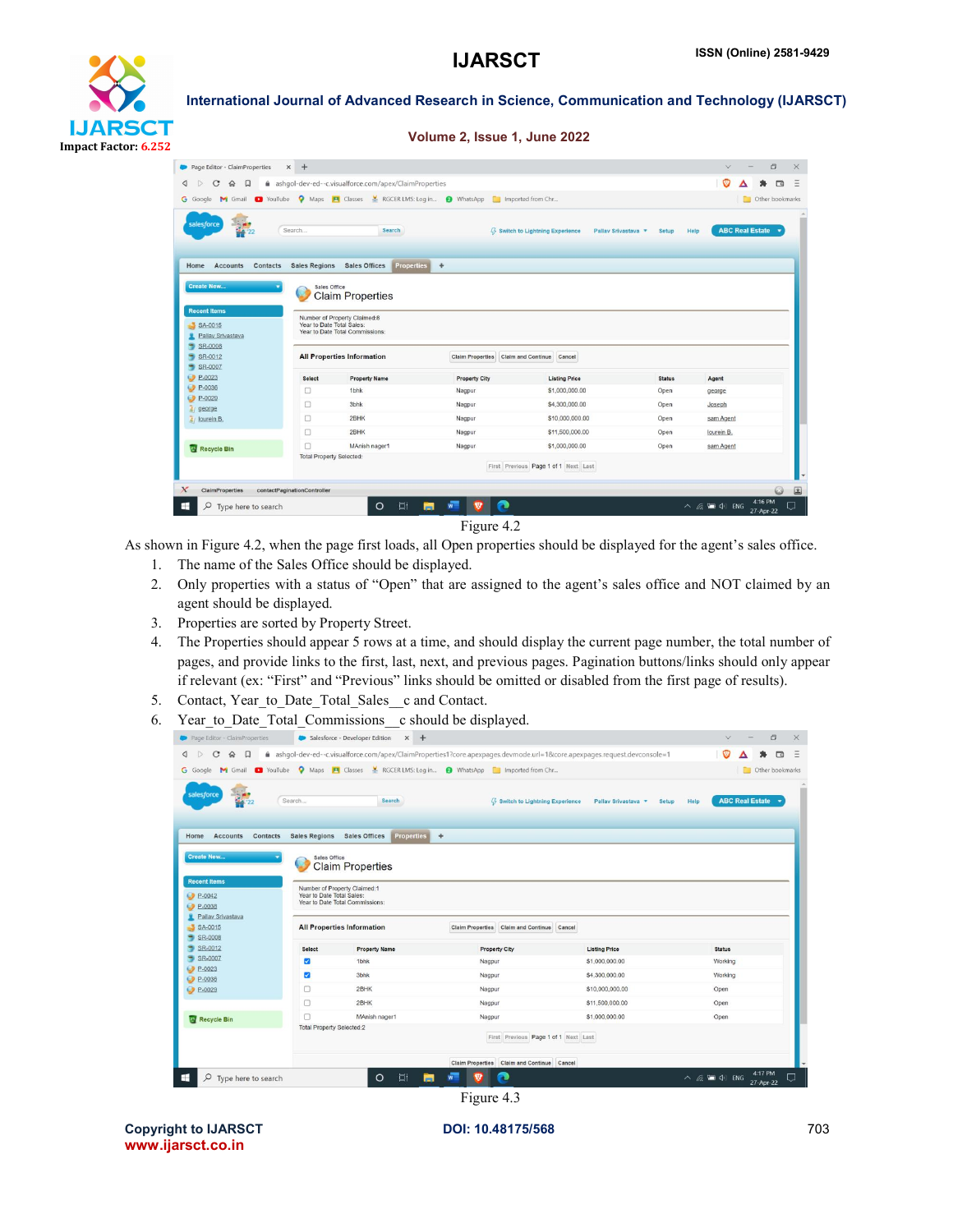

#### Volume 2, Issue 1, June 2022

As shown in Figure 4.3, an agent can claim multiple properties at a time.

- 1. The agent should be able to select records on multiple pages, and have all records across all pages saved at one time when either the "Claim Properties" or "Claim and Continue" buttons are clicked. No changes should be committed when paginating.
- 2. Only selected rows will be saved.
- 3. The numbers for Properties Claimed, Contact, Year to Date Total Sales c, and Contact. Year to Date Total Commissions c should always reflect the most current data saved in the database.
- 4. As the agent selects properties, a counter should display the number of properties currently selected across all pages.
- 5. Any time a property is claimed by clicking the "Claim Properties" or "Claim and Continue" buttons:
	- a. Property c, Status c should be updated to "Working."
	- b. Property\_c, Agent\_c field should be updated with the current user's Agent (Contact) record.
	- c. Property c, Agent Commission Percentage c should be updated with the default percentage from the agent's Contact record.
	- d. The numbers for Contact. Year to Date Total Sales c and Contact. Year to Date Total Commissions c should be computed.
	- e. The numbers for Sales\_Office\_\_c. Year\_to\_Date\_Sales\_\_c should be computed.
- 6. If the agent clicks "Claim Properties," the screen should return to the Sales Office.
- 7. If the agent clicks "Claim and Continue," the screen should remain on the Claim Property screen and the most current numbers should be displayed for Number of Properties Claimed, My Year-to-Date Sales, and My Yearto-Date Commissions.
- 8. Clicking the "Cancel" button will return to the Sales Office page, and will not commit changes to the database.

| Page Editor - ClaimProperties                                                          |                                                                                                | Sales Region: SR-0008 ~ Salesfor: X +   |                    |                                                                                          |                     |                                                                    |  |                              |
|----------------------------------------------------------------------------------------|------------------------------------------------------------------------------------------------|-----------------------------------------|--------------------|------------------------------------------------------------------------------------------|---------------------|--------------------------------------------------------------------|--|------------------------------|
| $\mathbf C$<br>$\hat{p}$ $\Box$<br>$\triangleright$                                    | ashqol-dev-ed.my.salesforce.com/a002w00000KvpgM                                                |                                         |                    |                                                                                          |                     |                                                                    |  | $\Box$                       |
|                                                                                        | G Google M Gmail C YouTube O Maps H Classes M RGCER LMS: Log in O WhatsApp C Imported from Chr |                                         |                    |                                                                                          |                     |                                                                    |  | <b>Durie</b> Other bookmarks |
| salesforce                                                                             | Search                                                                                         | Search                                  |                    | <b>4 Switch to Lightning Experience</b>                                                  | Pallav Srivastava + | Help<br>Setup                                                      |  | <b>ABC Real Estate v</b>     |
| <b>Accounts</b><br>Contacts<br>Home<br><b>Create New</b>                               | <b>Sales Regions</b><br><b>Sales Offices</b><br><b>Sales Region</b><br>SR-0008                 | Properties                              | $+$                |                                                                                          |                     | Customize Page   Edit Layout   Printable View   Help for this Page |  |                              |
| <b>Recent Items</b><br>$S_R - 0008$                                                    |                                                                                                |                                         |                    | Open Activities [0]   Activity History [0]   Notes & Attachments [0]   Sales Offices [2] |                     |                                                                    |  |                              |
| $P - 0042$<br>$P-0038$                                                                 | <b>Sales Region Detail</b>                                                                     |                                         | Edit<br>Delete     | <b>Approve Commissions</b><br>Clone                                                      |                     |                                                                    |  |                              |
| Pallav Srivastava                                                                      | <b>Sales Region</b>                                                                            | SR-0008                                 |                    |                                                                                          | Owner               | Pallav Srivastava [Change]                                         |  |                              |
|                                                                                        | Regional Manager                                                                               | Pallav Srivastava                       |                    |                                                                                          |                     |                                                                    |  |                              |
|                                                                                        |                                                                                                |                                         |                    |                                                                                          |                     |                                                                    |  |                              |
|                                                                                        | <b>Sales Region Name</b>                                                                       | Mumbai                                  |                    |                                                                                          |                     |                                                                    |  |                              |
|                                                                                        | <b>Total Year to Date Sales</b>                                                                | \$2,259,000.00                          |                    |                                                                                          |                     |                                                                    |  |                              |
|                                                                                        | Created By                                                                                     | Pallav Srivastava, 12/21/2021, 12:07 AM |                    |                                                                                          | Last Modified By    | Pallav Srivastava, 4/21/2022, 2:58 AM                              |  |                              |
|                                                                                        |                                                                                                |                                         | Edit Delete        | Clone<br><b>Approve Commissions</b>                                                      |                     |                                                                    |  |                              |
|                                                                                        | <b>Open Activities</b>                                                                         |                                         | New Task New Event |                                                                                          |                     |                                                                    |  | Open Activities Help (?)     |
|                                                                                        | No records to display                                                                          |                                         |                    |                                                                                          |                     |                                                                    |  |                              |
|                                                                                        | <b>Activity History</b>                                                                        |                                         |                    | Log a Call Mail Merge Send an Email                                                      |                     |                                                                    |  | Activity History Help (?)    |
| $S_A$ -0015<br>$S_R$ -0012<br>SR-0007<br>$P-0023$<br>P-0036<br>C P-0029<br>Recycle Bin | No records to display                                                                          |                                         |                    |                                                                                          |                     |                                                                    |  |                              |

As shown in Figure 4.4, the we must create a custom button on the Sales Region Page called "Approve Commissions." This will launch the custom User Interface to approve the commission amount and override the default commission. A Sales Manager should only be able to view properties for his or her region.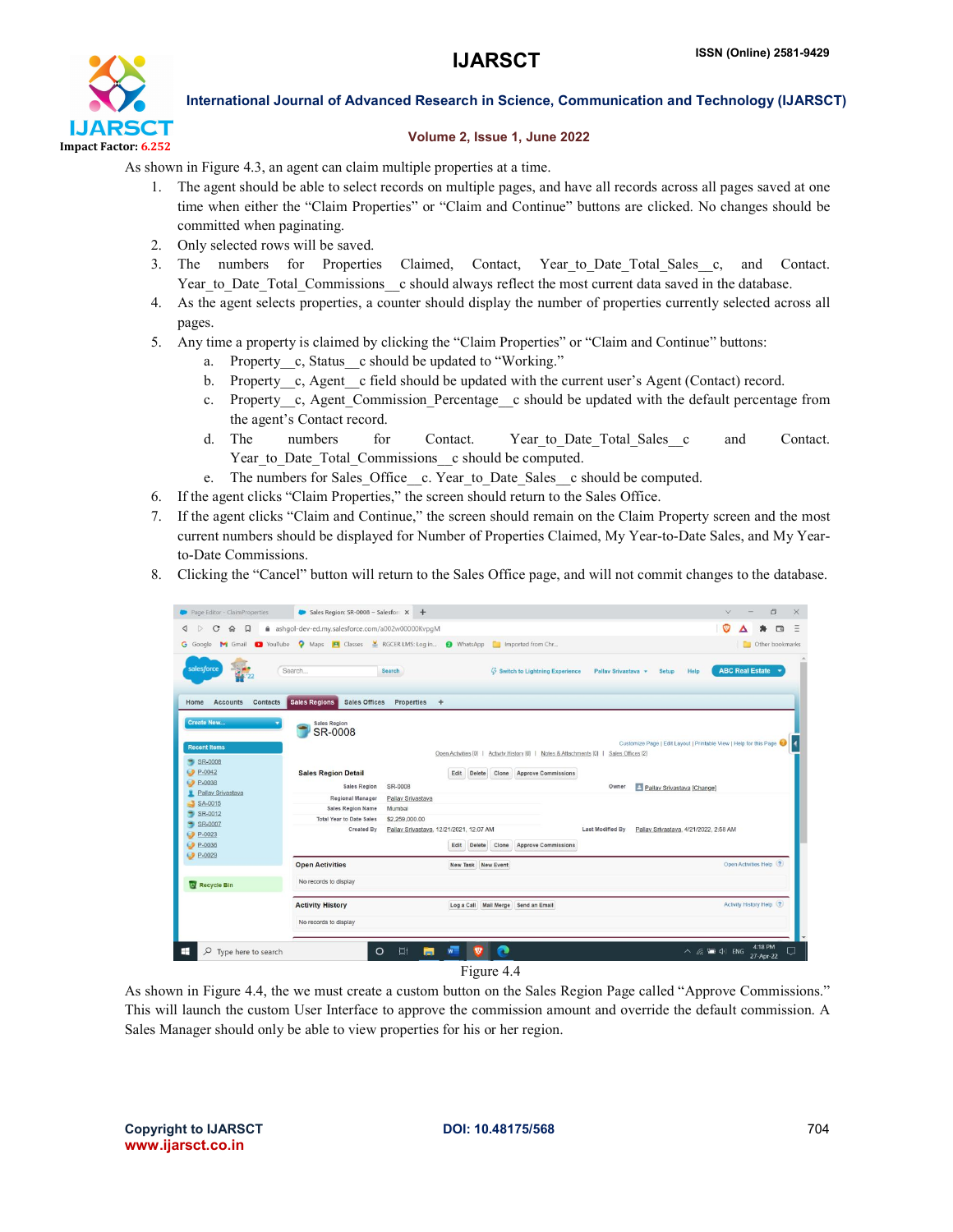

| Property: P-0036 ~ Salesforce - Devel Consistence - Developer Edition |                      |                                   | $x +$                                                                                                                          |                            |                                          |                                  |                     | $\vee$                             |                                      | $\Box$ |
|-----------------------------------------------------------------------|----------------------|-----------------------------------|--------------------------------------------------------------------------------------------------------------------------------|----------------------------|------------------------------------------|----------------------------------|---------------------|------------------------------------|--------------------------------------|--------|
| $\mathcal{C}$<br>$\triangleright$<br>俞<br>$\Box$                      |                      |                                   | m ashqol-dev-ed.my.salesforce.com/servlet/servlet.Integration?scontrolCaching=1&lid=00b2w000000UHVr&eid=a002w00000KvpgM⁣=1&lin |                            |                                          |                                  |                     | O                                  |                                      | ⊓a     |
| <b>D</b> YouTube<br>G Google<br>M<br>Gmail                            |                      |                                   | Maps <b>PI</b> Classes <b>X</b> RGCER LMS: Log in<br><b>Q</b> WhatsApp <b>C</b> Imported from Chr                              |                            |                                          |                                  |                     |                                    | <b>Communication</b> Other bookmarks |        |
| salesforce<br>$\mathbb{R}^n$<br>Search<br>₩                           |                      |                                   | Search                                                                                                                         |                            | <b>§ Switch to Lightning Experience</b>  |                                  | Pallay Srivastava + | Help<br>Setup                      | <b>ABC Real Estate</b>               |        |
| Contacts<br><b>Accounts</b><br>Home                                   | <b>Sales Regions</b> | <b>Sales Offices</b>              | <b>Properties</b><br>÷                                                                                                         |                            |                                          |                                  |                     |                                    |                                      |        |
| salesforce<br>$\frac{1}{2}$ $\frac{1}{2}$                             | Search               |                                   | Search                                                                                                                         |                            | <b>43 Switch to Lightning Experience</b> | Pallay Srivastava                | Setup               | <b>ABC Real Estate</b><br>Help     |                                      |        |
|                                                                       |                      |                                   |                                                                                                                                |                            |                                          |                                  |                     |                                    |                                      |        |
|                                                                       |                      |                                   |                                                                                                                                |                            |                                          |                                  |                     |                                    |                                      |        |
|                                                                       |                      |                                   |                                                                                                                                |                            |                                          |                                  |                     |                                    |                                      |        |
| <b>Contacts</b><br>Home<br><b>Accounts</b>                            | <b>Sales Regions</b> | <b>Sales Offices</b>              | $\ddot{\Phi}$<br><b>Properties</b>                                                                                             |                            |                                          |                                  |                     |                                    |                                      |        |
| <b>Create New</b>                                                     |                      | <b>Sales Regions</b>              |                                                                                                                                |                            |                                          |                                  |                     |                                    |                                      |        |
|                                                                       |                      |                                   | Approve Commissions-Vidarbha                                                                                                   |                            |                                          |                                  |                     |                                    |                                      |        |
| <b>Recent Items</b>                                                   |                      | Year to Date Sales:647001.00      |                                                                                                                                |                            |                                          |                                  |                     |                                    |                                      |        |
| $P-0036$<br>$P-0023$<br>$P-0038$                                      |                      | <b>All Properties Information</b> |                                                                                                                                | <b>Approve Commissions</b> |                                          | Approve Commissions and Continue | Cancel              |                                    |                                      |        |
| $P-0042$<br>SR-0008                                                   | <b>Select</b>        | <b>Property Name</b>              | <b>Status</b>                                                                                                                  | <b>Sales Office</b>        | <b>Listing Price</b>                     | <b>Sales Price</b>               | Agent               | <b>Agent Commission Percentage</b> |                                      |        |
| Pallav Srivastava                                                     | Ω                    | 1 <sub>bhk</sub>                  | <b>Closed Pending Approval</b>                                                                                                 | SA-0016                    | \$1,000,000.00                           | \$1,000,000.00                   | sam Agent           | 10.00                              |                                      |        |
| SA-0015                                                               | o                    | 1 <sub>bhk</sub>                  | <b>Closed Pending Approval</b>                                                                                                 | SA-0009                    | \$1,000,000.00                           | \$1,000,000.00                   | sam Agent           | 10.00                              |                                      |        |
| $S_R$ -0012                                                           | ∩                    | 3bhk                              | <b>Closed Pending Approval</b>                                                                                                 | SA-0017                    | \$4,300,000.00                           | \$4,500,000,00                   | sam Agent           | 5.00                               |                                      |        |
| $S_R$ -0007<br>$P-0029$                                               |                      | <b>Total Property Selected:</b>   |                                                                                                                                |                            | First Previous Page 1 of 1 Next Last     |                                  |                     |                                    |                                      |        |

Figure 4.5

As show in Figure 4.5, when the page first loads, all properties that are "Closed Pending Approval" for the sales region are displayed.

- 1. The name of the Sales Region should be displayed.
- 2. Only properties with a status of "Closed Pending Approval" and in the currently selected sales region should be displayed.
- 3. Properties are sorted by Property\_c, Sales\_Office\_c and then by Property\_c. Agent\_c.
- 4. The Agent Commission Percentage is populated with the value from the Property record.
- 5. The properties should appear 5 rows at a time, and should display the current page number, the total number of pages, and provide links to the first, last, next, and previous pages. Pagination buttons/links should only appear if relevant (ex: "First" and "Previous" links should be omitted or disabled from the first page of results).
- 6. The numbers for Sales\_Office\_\_c, Year\_to\_Date\_Sales\_\_c should be displayed and should always reflect the most current data saved in the database.

|                                                                                                  |                         | Property: P-0036 ~ Salesforce - Devel Consistence - Developer Edition | $\times$ +                                                                                                                                                             |                            |                                          |                    |                     |                                    | $\vee$ |                          | $\Box$          |
|--------------------------------------------------------------------------------------------------|-------------------------|-----------------------------------------------------------------------|------------------------------------------------------------------------------------------------------------------------------------------------------------------------|----------------------------|------------------------------------------|--------------------|---------------------|------------------------------------|--------|--------------------------|-----------------|
| С<br>口<br>◁<br>$\Omega$<br>D                                                                     |                         |                                                                       | A ashqol-dev-ed--c.visualforce.com/apex/ApproveCommissions?core.apexpages.devmode.url=1                                                                                |                            |                                          |                    |                     |                                    |        |                          | <b>ra</b>       |
| G Google                                                                                         |                         |                                                                       | M Gmail a YouTube Q Maps E Classes M RGCER LMS: Log in @ WhatsApp C Imported from Chr                                                                                  |                            |                                          |                    |                     |                                    |        |                          | Other bookmarks |
| salesforce                                                                                       | Search                  |                                                                       | Search                                                                                                                                                                 |                            | <b>43 Switch to Lightning Experience</b> |                    | Pallav Srivastava * | <b>Help</b><br><b>Setup</b>        |        | <b>ABC Real Estate v</b> |                 |
| <b>Accounts</b><br><b>Contacts</b><br>Home<br><b>Create New</b><br><b>Recent Items</b><br>P-0038 | <b>Sales Regions</b>    | <b>Sales Offices</b><br><b>Sales Regions</b><br>Year to Date Sales:1  | <b>Properties</b><br>۰<br>Approve Commissions-Vidarbha                                                                                                                 |                            |                                          |                    |                     |                                    |        |                          |                 |
| C P-0036<br>P-0023                                                                               |                         | <b>All Properties Information</b>                                     |                                                                                                                                                                        | <b>Approve Commissions</b> | Approve Commissions and Continue Cancel  |                    |                     |                                    |        |                          |                 |
| C P-0042                                                                                         | <b>Select</b>           | <b>Property Name</b>                                                  | <b>Status</b>                                                                                                                                                          | <b>Sales Office</b>        | <b>Listing Price</b>                     | <b>Sales Price</b> | Agent               | <b>Agent Commission Percentage</b> |        |                          |                 |
|                                                                                                  | $\overline{\mathbf{z}}$ | 1 <sub>bhk</sub>                                                      | <b>Closed Pending Approval</b>                                                                                                                                         | SA-0016                    | \$1,000,000.00                           | \$1,000,000.00     | sam Agent           | 10.00                              |        |                          |                 |
| SR-0008<br>÷,<br>Pallav Srivastava                                                               |                         |                                                                       |                                                                                                                                                                        |                            |                                          |                    |                     | 10.00                              |        |                          |                 |
| SA-0015                                                                                          | п                       | 1 <sub>bhk</sub>                                                      | <b>Closed Pending Approval</b>                                                                                                                                         | SA-0009                    | \$1,000,000,00                           | \$1,000,000.00     | sam Agent           |                                    |        |                          |                 |
| SR-0012<br>SR-0007                                                                               | о                       | 3bhk                                                                  | <b>Closed Pending Approval</b>                                                                                                                                         | SA-0017                    | \$4,300,000.00                           | \$4,500,000.00     | sam Agent           | 5.00                               |        |                          |                 |
|                                                                                                  |                         | <b>Total Property Selected:1</b>                                      |                                                                                                                                                                        |                            | First Previous Page 1 of 1 Next Last     |                    |                     |                                    |        |                          |                 |
| $P-0029$<br>Recycle Bin                                                                          |                         |                                                                       |                                                                                                                                                                        | <b>Approve Commissions</b> | Approve Commissions and Continue Cancel  |                    |                     |                                    |        |                          |                 |
|                                                                                                  |                         |                                                                       | Copyright @ 2000-2022 salesforce.com, inc. All rights reserved.   Privacy Statement   Security Statement   Terms of Use   508 Compliance   Go to Salesforce mobile app |                            |                                          |                    |                     |                                    |        |                          |                 |

Copyright to IJARSCT **DOI: 10.48175/568 Properties and COVID-10.48175/568 Properties and COVID-10.48175/568** www.ijarsct.co.in

Figure 4.6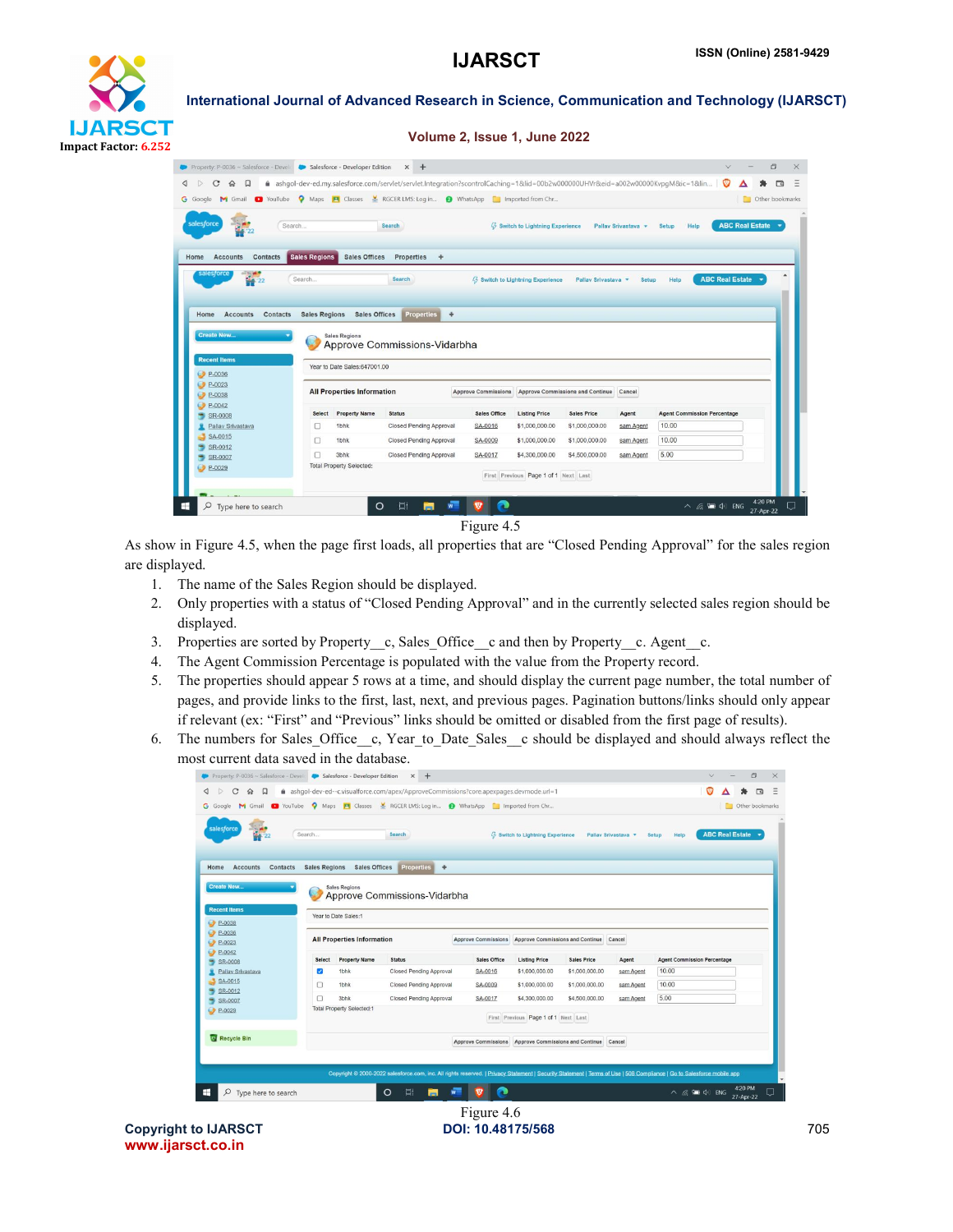

#### Volume 2, Issue 1, June 2022

As shown in Figure 4.6, a sales manager may select individual rows to approve.

- 1. The manager should be able to select records on multiple pages, and have all records across all pages saved at one time when either the "Approve Commissions" or "Approve Commissions and Continue" buttons are clicked. No changes should be committed when paginating.
- 2. For any selected row, the sales manager may override the default Agent Commission Percentage.
- 3. Only selected rows will be saved.
- 4. The manager may check the "Select All" checkbox to select every row on the current page.
- 5. When the manager clicks "Approve Commissions" or "Approve Commissions and Continue," for each selected property:
	- a. Property c, Status c will be updated to "Closed Approved."
	- b. Property c, Agent Commission Percentage c will be saved. If the manager overrides this field, the new value will be saved.
	- c. Property c, Agent Commission Amount c will be calculated on the property.
	- d. Contact, Year\_to\_Date\_Total\_Commissions\_\_c will be computed on the agent's Contact record.
- 6. If the manager clicks "Approve Commissions," the screen should return to the Sales Region.
- 7. If the manager clicks "Approve Commissions and Continue," the screen should remain on the Approve Commissions screen and the most current numbers should be displayed for Total Year to Date Sales. The previously approved properties should not appear on the page.
- 8. If an error prevents a successful save, including current validation rules, future validation rules, and unexpected Apex exceptions, all changes should be rolled back.
- 9. Clicking the "Cancel" button will return to the Sales Region page, and will not commit changes to the database.

#### V. CONCLUSION

It has been observed that the Salesforce CRM is the most beneficial tool these days. Cloud computing is the backbone of today's computing. It needs to develop good customer relationships for more profit in the real estate business.

#### ACKNOWLEDGMENT

We'd like to express deep sense of gratefulness to our Project Guide,Prof. Preetee Karmore, Head of Department, Computer Science And Engineering, for being the foundation of our design. It was their ceaseless provocation and guidance during ages of dubieties and misgivings that has helped us to carry on with this design. We'd like to thankProf. Nutan Sonwane, Department of Computer Science and Engineering, for furnishing necessary guidance, support, provocation and alleviation without which this design would not have been possible.

We'd like to extend our special thanks toDr.V.H. Tatwawadi, star ofDr. Babasaheb Ambedkar College of Engineering And Research for his stimulant and stylish wishes.

We'd like to extend our sincere thanks to the operation ofDr.Babasaheb Ambedkar College of Engineering and Research, for furnishing all the necessary structure and laboratory installations.

We also like to admit the help extended by the faculty members andnon-teaching staff of Computer Science and Engineering Department for successful completion of our design. Last but not the least, special thanks to our family members, musketeers and associates for their nonstop support.

#### **REFERENCES**

- [1]. <International Journal of Recent Technology and Engineering (IJRTE)> <ISSN: 2277- 3878>, Volume-8 Issue-4, November 2019<Edeh Michael Onyema, Edeh Chinecherem
- [2]. Deborah, Alhuseen Omar Alsayed, Quadri Noorulhasan Naveed, Sumaya Sanober>
- [3]. < International Journal of Trend in Scientific Research and Development (IJTSRD)>,
- [4]. <ISSN:2456-6470>, Volume-2, Issue-1,Nov-Dec 2017<Sumit Ghardale, Vaibhavi Avachat, Aarti Erande, Prof. Bhavesh Sha>
- [5]. < International Journal of Applied Science-Research and Review>, <ISSN: 2394-9988> , Dec 24, 2014<Alabo H. Biriyai and Emmah V. Thomas>

Copyright to IJARSCT **DOI: 10.48175/568 DOI: 10.48175/568 POIE: 10.48175/568** www.ijarsct.co.in